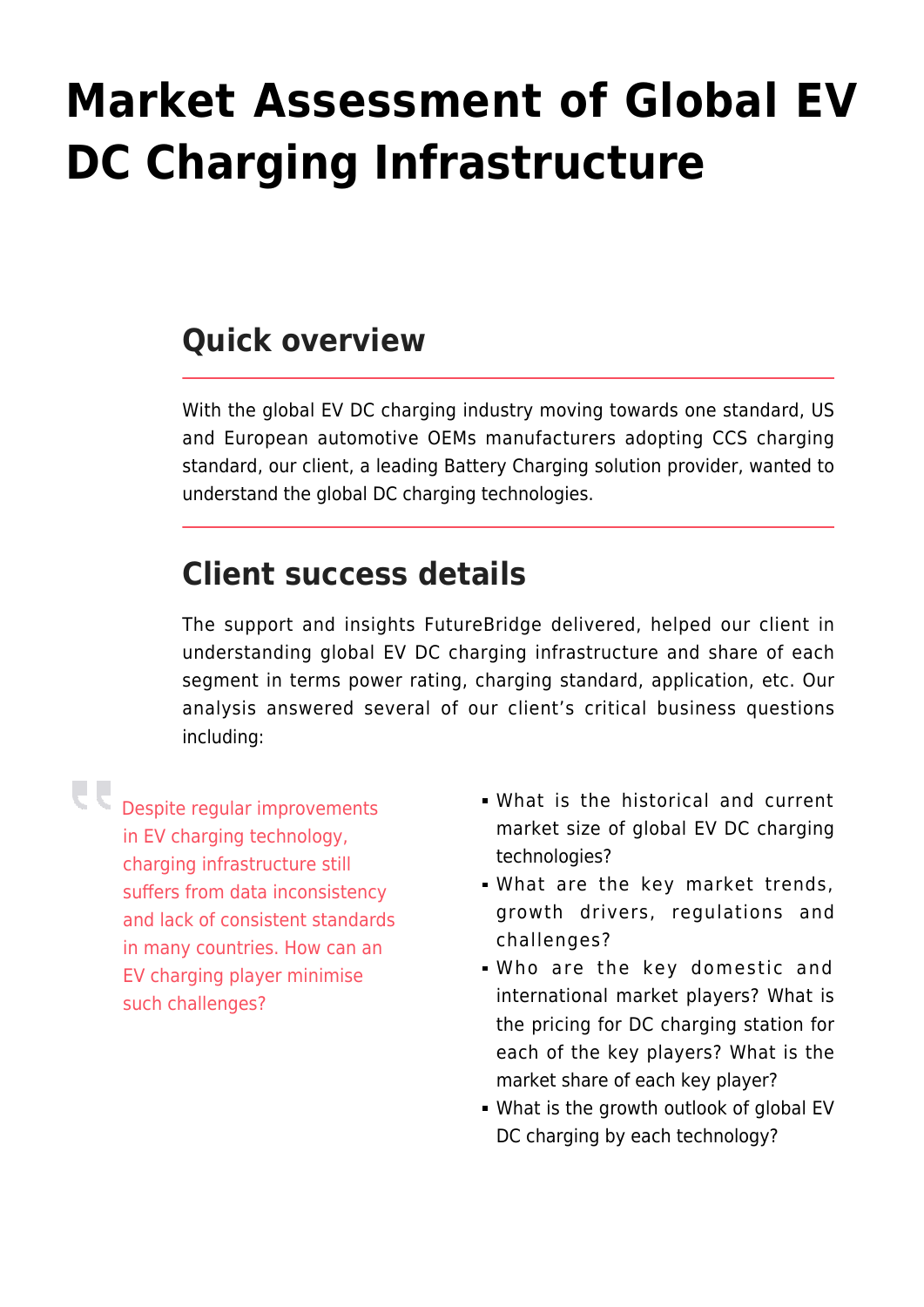| Ξ                                                                                                                                                                                                                                                                                                                                                                                                                                                                                                                                                                                                               |                                                                              |                                          |                                                                                                                                                                       |  |  |
|-----------------------------------------------------------------------------------------------------------------------------------------------------------------------------------------------------------------------------------------------------------------------------------------------------------------------------------------------------------------------------------------------------------------------------------------------------------------------------------------------------------------------------------------------------------------------------------------------------------------|------------------------------------------------------------------------------|------------------------------------------|-----------------------------------------------------------------------------------------------------------------------------------------------------------------------|--|--|
| Trends in North America Market<br>Public Charging application will dominate the DC charging station market in North America                                                                                                                                                                                                                                                                                                                                                                                                                                                                                     |                                                                              |                                          |                                                                                                                                                                       |  |  |
| <b>Key Players</b>                                                                                                                                                                                                                                                                                                                                                                                                                                                                                                                                                                                              | Increasing interest in DC charging station by key players<br><b>Position</b> | <b>Number of DCFC</b><br><b>Stations</b> | Application segment for DC charging station<br><b>Public Charging Station</b><br>Efforts to make travel by EV throughout nation is fueling the demand for DC charging |  |  |
| <b>Blink</b>                                                                                                                                                                                                                                                                                                                                                                                                                                                                                                                                                                                                    | Hardware vendor, Network provider,<br>Owner, Operator                        | <b>XXX</b>                               | station on all major highways and hence public charging stations is the largest<br>segment of the DC charging                                                         |  |  |
| Chargepoint                                                                                                                                                                                                                                                                                                                                                                                                                                                                                                                                                                                                     | Hardware vendor, Network provider                                            | <b>XXX</b>                               | <b>Fleet Trucks/Buses</b>                                                                                                                                             |  |  |
| <b>EVgo</b>                                                                                                                                                                                                                                                                                                                                                                                                                                                                                                                                                                                                     | Owner, Operator                                                              | <b>XXX</b>                               | One of the important emerging application of DC charging station is for fleets &<br>buses, as Fleets/Buses on shorter route have higher growth potential, DC charging |  |  |
| <b>Electrify America</b>                                                                                                                                                                                                                                                                                                                                                                                                                                                                                                                                                                                        | Owner, Operator                                                              | <b>XXX</b>                               | station is enabler for the use of Fleet Trucks/Buses segment                                                                                                          |  |  |
| <b>EV Connect</b>                                                                                                                                                                                                                                                                                                                                                                                                                                                                                                                                                                                               | Network provider                                                             | <b>XXX</b>                               | <b>Commercial/Office Space</b><br>Use of DC charging station at commercial place like hotels, coffee shop where EV                                                    |  |  |
| <b>Greenlots</b>                                                                                                                                                                                                                                                                                                                                                                                                                                                                                                                                                                                                | Network provider                                                             | <b>XXX</b>                               | drivers visit for a short span of 10-30 minutes has high potential in future                                                                                          |  |  |
| Tesla                                                                                                                                                                                                                                                                                                                                                                                                                                                                                                                                                                                                           | Hardware vendor, Network provider,<br>Owner, Operator                        | <b>XXX</b>                               | However for office space, Level 2 chargers will see higher deployment as compared<br>to DC chargers as it is more convenient for the employees and employer           |  |  |
| Note: As of June 2020                                                                                                                                                                                                                                                                                                                                                                                                                                                                                                                                                                                           |                                                                              |                                          | Key Hardware Vendors in North America DC Charging Station Market                                                                                                      |  |  |
| <b>RTCPower</b><br>"Fleet Trucks and buses have high potential in future<br>$-$ Tesla<br>because it is more suitable and has fixed short route travel.<br>So school buses, public transport buses has higher chance of<br><b>TRITIUM</b><br>$\bigcirc$ efacec<br>$-ABR$<br>moving to electric buses in future. Home DC charging<br><b>Total:</b><br>-chargepoin+<br>segment is limited due to high cost as compared to Level 2<br>13,819<br>Project manager.<br><b>XX%</b><br>$-$ Trtum<br>charging"<br><b>ANELTA</b><br>EVao<br><b>Others</b><br>Source: Primary Interviews, Desktop Research, and FB Analysis |                                                                              |                                          |                                                                                                                                                                       |  |  |

FutureBridge conducted extensive primary and secondary research to understand the overall global DC charging infrastructure. Our research included:

- Current market size (Value/No. of stations) for DC Charging Station (50 kW to 150 kW) by key technologies/ standards
- Historical and future growth of the market
- Prevalent standards (CCS, CCS2, CHAdeMO, Tesla) in different geographies
- Value chain analysis for DC charging station market
- New technologies, product features developed in DC charging market
- Competitor analysis in DC charging station space on various parameters